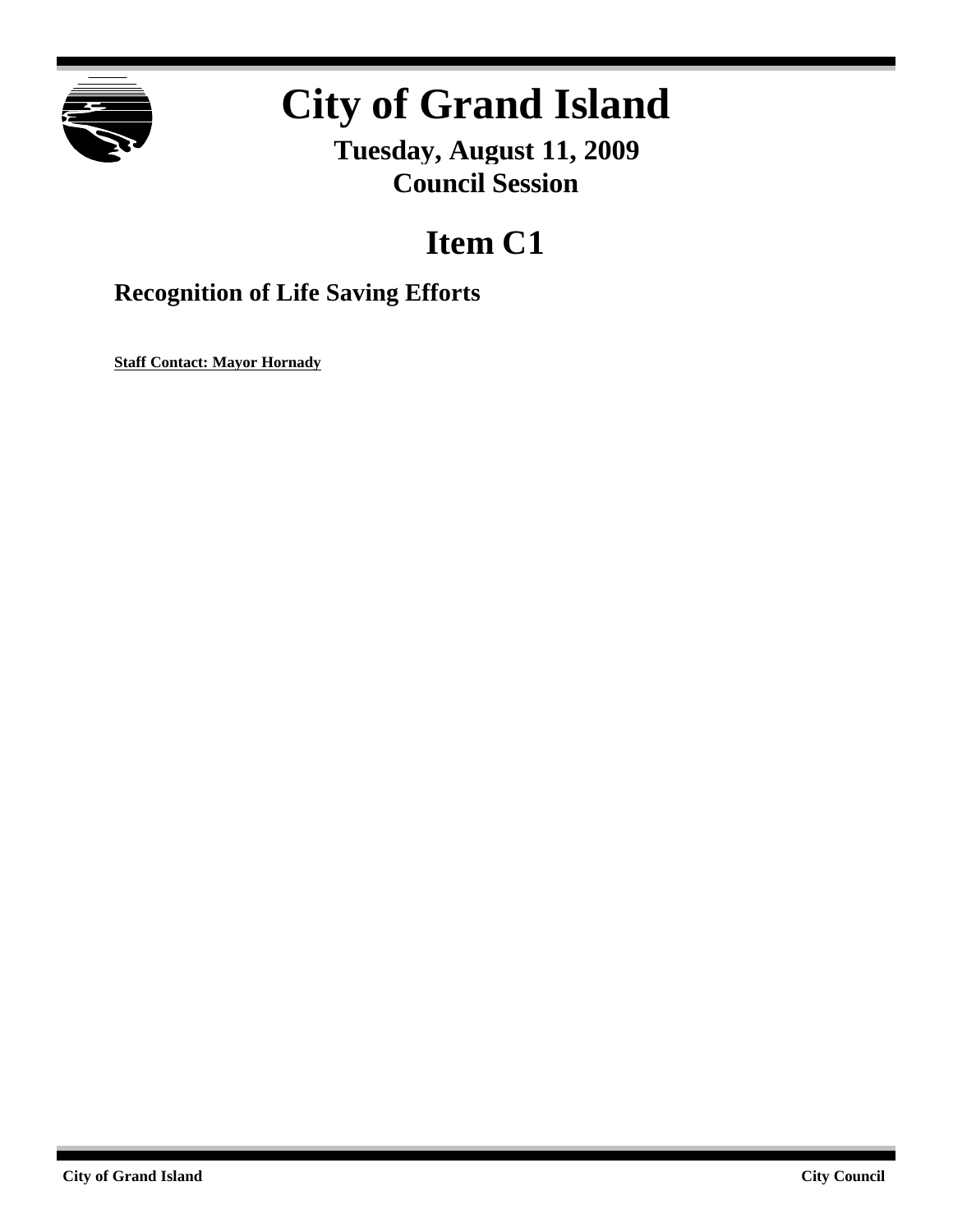### **Council Agenda Memo**

| <b>From:</b>         | Troy Hughes, Fire Chief                          |
|----------------------|--------------------------------------------------|
| <b>Meeting:</b>      | August 11, 2009                                  |
| Subject:             | Certificate of Recognition                       |
| Item $\#$ 's:        | $C-1$                                            |
| <b>Presenter(s):</b> | Troy Hughes, Fire Chief & Mayor Margaret Hornady |

#### **Background**

Sudden cardiac arrest takes the lives of many people. This tragic destiny course can be altered given the right conditions. Early notification of 911 dispatching, bystander CPR, and the availability of advanced life support all work together to successfully change destiny. The Grand Island Fire Department recognizes the efforts of those who have recently acted and changed a tragic destiny.

#### **Discussion**

Two recent incidents warrant recognition for the life saving efforts displayed by those involved. The first incident occurred on May 12, 2009. The Doniphan-Trumbull track team was practicing for an upcoming event when a 17 year old male student athlete suddenly collapsed and went into cardiac arrest. Fellow student athlete Ashley Schmitz was the first to arrive at the side of this downed athlete, she immediately started CPR. Ashley was quickly joined by Coach Adam Pfeifer and Coach Bob Samuelson who assisted in performing CPR. Coach Tim Schirmer called 911 and directed emergency crews to the scene. Within a few minutes, the Doniphan Quick Response team had arrived on the scene and continued emergency care of this student athlete until the arrival of a Grand Island Fire Department advanced life support ambulance. The patient was transferred to the emergency department staff at St. Francis and survived this tragic event.

The second event occurred on the evening of May 15, 2009. After a long day of firefighter training at the Nebraska State Fire School, several members of Meadow Grove and Battle Creek Fire Departments went to a local restaurant to enjoy a meal together. Suddenly, a 24 year old training officer from Meadow Grove Fire Department became unresponsive. Drawing on their training, the other members of the dinner party quickly recognized the seriousness of the situation. Fellow Meadow Grove Fire Department member Craig Tegeler and Battle Creek Fire Captain Scott Kudera quickly assessed the downed training officer and began CPR. They continued their life saving efforts until a Grand Island Fire Department engine company and